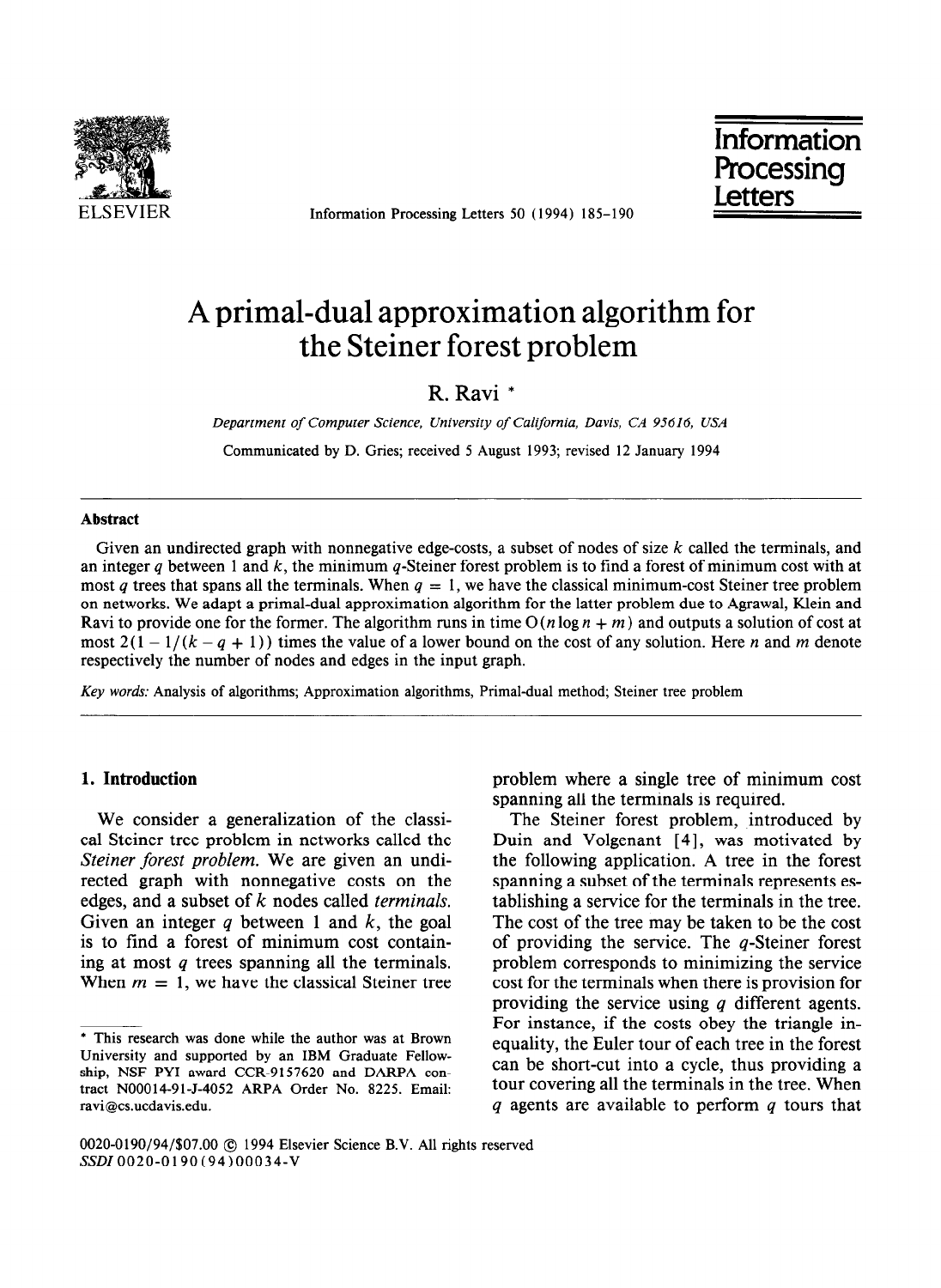are required to cover all the terminals at mini- approximation guarantee follows. Note that the mum cost, then a solution to the q-Steiner forest<br>
Steiner tree problem is a special case of a gen-<br>
problem on these terminals is a good starting<br>
Steiner tree problem where each pair of terminals problem on these terminals is a good starting point for this simple heuristic for the  $q$ -Steiner is specified as a site-pair (or more efficiently, tour problem. Applying our heuristic for the *q-* a "root" terminal is chosen and for every other Steiner tour problem gives a solution of cost at terminal, a site-pair consisting of the root and most  $2(1-1/(k-q+1))$  times the minimum. this terminal is specified).

The Steiner tree problem is one of the first few problems proved NP-complete by Karp in [lo]. Since then, much work has gone towards finding exact and approximate solutions to the problem  $[7-9,18,19]$ . Several researchers  $[5,14,16,17]$  have independently provided approximation algorithms for this problem with performance ratio  $2(1 - 1/k)$  where k is the number of terminals specified to be connected in the problem. There have been several efficient algorithms devised to provide such an approximation  $[11,13,20]$  and the best-known running time for such an algorithm is that of Mehlhorn [13]. Mehlhorn's algorithm runs in time  $O(n \log n + m)$  where *n* and *m* are the number of nodes and edges in the input graph respectively. Zelikovsky [21] devised the first approximation algorithm with a better performance ratio. His algorithm outputs a solution of cost at most  $11/6$  times the minimum. Berman and Ramaiyer [ 21 have generalized Zelikovsky's result to provide approximation algorithms with even better performance ratios.

Agrawal, Klein and Ravi [l] provided an approximation algorithm for a different generalization of the Steiner problem. They consider the *generalized Steiner forest problem* wherein given an undirected graph with nonnegative edge-costs, and a set of *site-pairs* of nodes, a subgraph of minimum cost in which each site is connected to its mate is required. They provide an approximation algorithm with performance guarantee  $2(1 - 1/k)$  where k is the number of nodes specified as sites in the input. They prove the performance guarantee of their algorithm by relating the cost of the approximate solution they find to the value of a packing of cuts that separate some site-pair. They argue that the value of such a packing is a lower bound on the cost of any solution; Since they find a solution of cost at most roughly twice this value, the

We adapt the algorithm and proof technique of Agrawal, Klein and Ravi to provide an approximation algorithm for the Steiner forest problem. In addition, we use Mehlhorn's technique in implementing our algorithm efficiently. The following is our main result.

**Theorem 1.** *For every positive integer q, there*  is an  $O(n \log n + m)$ -time approximation algorithm for the *q*-Steiner forest problem that outputs *a solution of cost at most*  $2(1 - 1/(k - q + 1))$ *times the minimum, where k is the number of terminals specified in the problem, and n and m are the number of nodes and edges in the input graph respectively.* 

In the special case when all the nodes in the graph are terminals, it is not hard to infer that our algorithm returns an optimal solution. We call this special case the  $q$ -spanning forest problem.

**Theorem 2.** *For every positive integer q, there is an O(n log n + m)-time algorithm for the qspanning forest problem that outputs a solution of minimum cost, where n and m are respectively the number of nodes and edges in the input graph.* 

## *2.* **Background**

We define and use the notion of multicuts to derive a lower bound for our problem. The input to the problem is an undirected graph  $G =$  $(V, E)$  with nonnegative edge-costs and a subset A of terminals that must be spanned by a *q-*Steiner forest. Let  $|A| = k$ . Let the cost on edge e be denoted by  $c(e)$ .

Definition. A *multicut M* is defined by a partition of V into sets  $V_1, V_2, \ldots, V_l$ . The set of edges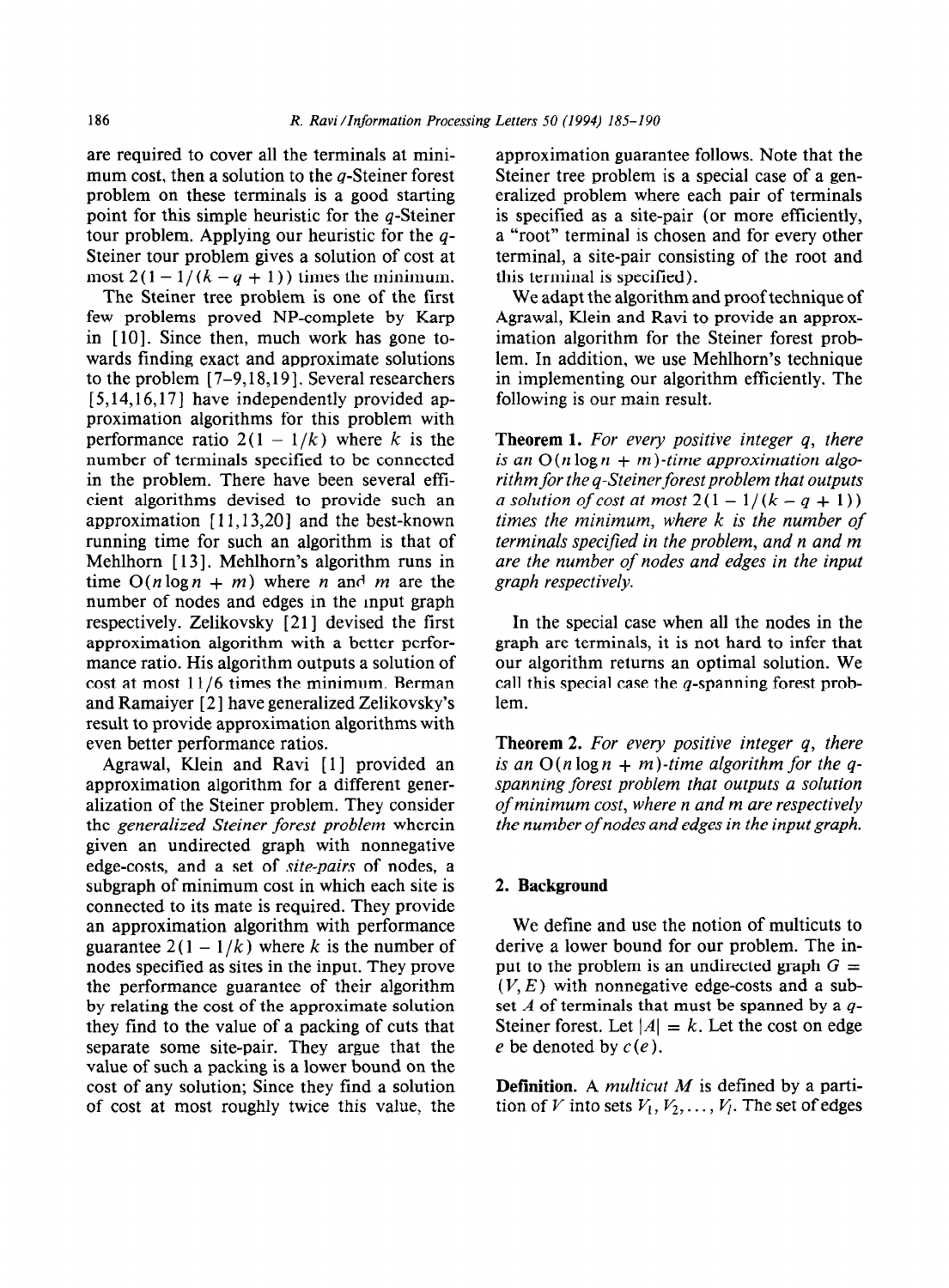between nodes in different sets in the partition constitute the multicut. Call  $V_1, \ldots, V_l$  the *blocks* **of** the partition. A block is termed *active* if it contains at least one terminal and its complement contains at least one terminal. Thus a block  $V_i$  is active whenever  $V_i \cap A \neq \emptyset$  and  $(V - V_i) \cap A \neq \emptyset$ . For a subset  $V_i$  of nodes, we use  $\Gamma(V_i)$  to denote the set of edges with exactly one endpoint in  $V_i$ .

The following lemma is immediate.

**Lemma** 3. *Let F denote the set of edges of a q-Steiner forest and let*  $V_1$ ,  $V_2$ , ...,  $V_l$  *denote a multicut with q' active blocks where q' > q. Then* 

$$
\sum_{\text{active blocks } V_i} | \Gamma(V_i) \cap F | \geqslant q' - q + 1.
$$

We can generalize the above lemma by considering an edge-disjoint collection of multicuts.

**Lemma** 4. *Let F denote the set of edges of a*   $q$ -Steiner forest and let  $M_1, M_2, ..., M_l$  be edge*disjoint multicuts where*  $M_i$  has  $q_i$  (> q) active *blocks. Then* 

$$
\sum_{\text{multicuts }M_i \text{ active blocks }V_j \in M_i} | \Gamma(V_i) \cap F |
$$

$$
\geqslant \sum_i (q_i-q+1).
$$

We can use the above lemma to provide a lower bound on the number of edges in a *q-*Steiner forest using multicuts with more than *q*  active blocks in them. To generalize this notion to the case when the edges have costs, we need more definitions.

We associate a rational weight  $\lambda_P$  with multicut Mp. Define the *load* on an edge of the graph due to a multicut  $M_P$  with weight  $\lambda_P$  as follows. If an edge has endpoints in two distinct blocks  $V_i$  and  $V_j$  of *P*, and if both  $V_i$  and  $V_j$  are active, then the load on the edge due to the multicut *Mp*  is defined to be  $2 \cdot \lambda_P$ . If only one of  $V_i$  and  $V_j$ is active, then the load on the edge due to  $M_P$ is defined to be  $\lambda_P$ . Otherwise, the edge has zero load due to  $M_p$ . Lemma 3 generalizes as follows to the weighted case.

**Lemma 5.** *Let F denote the set of edges of a q-Steiner forest and let*  $M = V_1, V_2, ..., V_l$  denote a *multicut of weight*  $\lambda_M$  *with q' active blocks where q' > q. Then the cost of the edges in F is at least*   $(q' - q + 1)\lambda_M$ .

A *c-packing* of multicuts in a graph is a collection of multicuts  $M_1, M_2, ..., M_l$ , each multicut  $M_i$  associated with a rational weight  $\lambda_i$ , such that for every edge  $e$ , the sum of the loads on  $e$  due to all the multicuts in the collection is at most  $c(e)$ , the cost of the edge. Further the number of active blocks  $q_i$  in multicut  $M_i$  is greater than *q* for all *i.* Applying Lemma 5, we arrive at the following generalization of Lemma 4.

**Lemma 6.** *Let F denote the set of edges of a q-Steiner forest and let*  $M_1, M_2, ..., M_l$  *denote a cpacking of multicuts, where multicut Mi has qi*   $(> q)$  active blocks and weight  $\lambda_i$ . Then the cost *of the edges in F is at least*  $\sum_i (q_i - q + 1)\lambda_i$ .

We define the quantity  $\sum_i (q_i - q + 1) \lambda_i$  in the above lemma as the lower bound on the problem. We use this lower bound in **our analysis of the performance guarantee.** 

#### **3. The algorithm**

The notion of a multicut is dual to that of a q-Steiner forest. Our algorithm is primal-dual in that it runs in iterations and, in each iteration, collects a greedy c-packing of multicuts and at the same time partially constructs the Steiner forest. During the iterations, we maintain that the cost of the partial forest constructed is roughly at most twice the lower bound collected from the multicuts using Lemma 6.

The multicuts are collected by growing ordinary cuts greedily starting from all the terminals in a breadth-first fashion. This way of collecting a dual solution was introduced by Agrawal, Klein and Ravi in [1]. Each of these greedy cuts around terminals is considered an active block of the partition defining a multicut in the dual solution. All the nodes of the graph not in an active block together form an inactive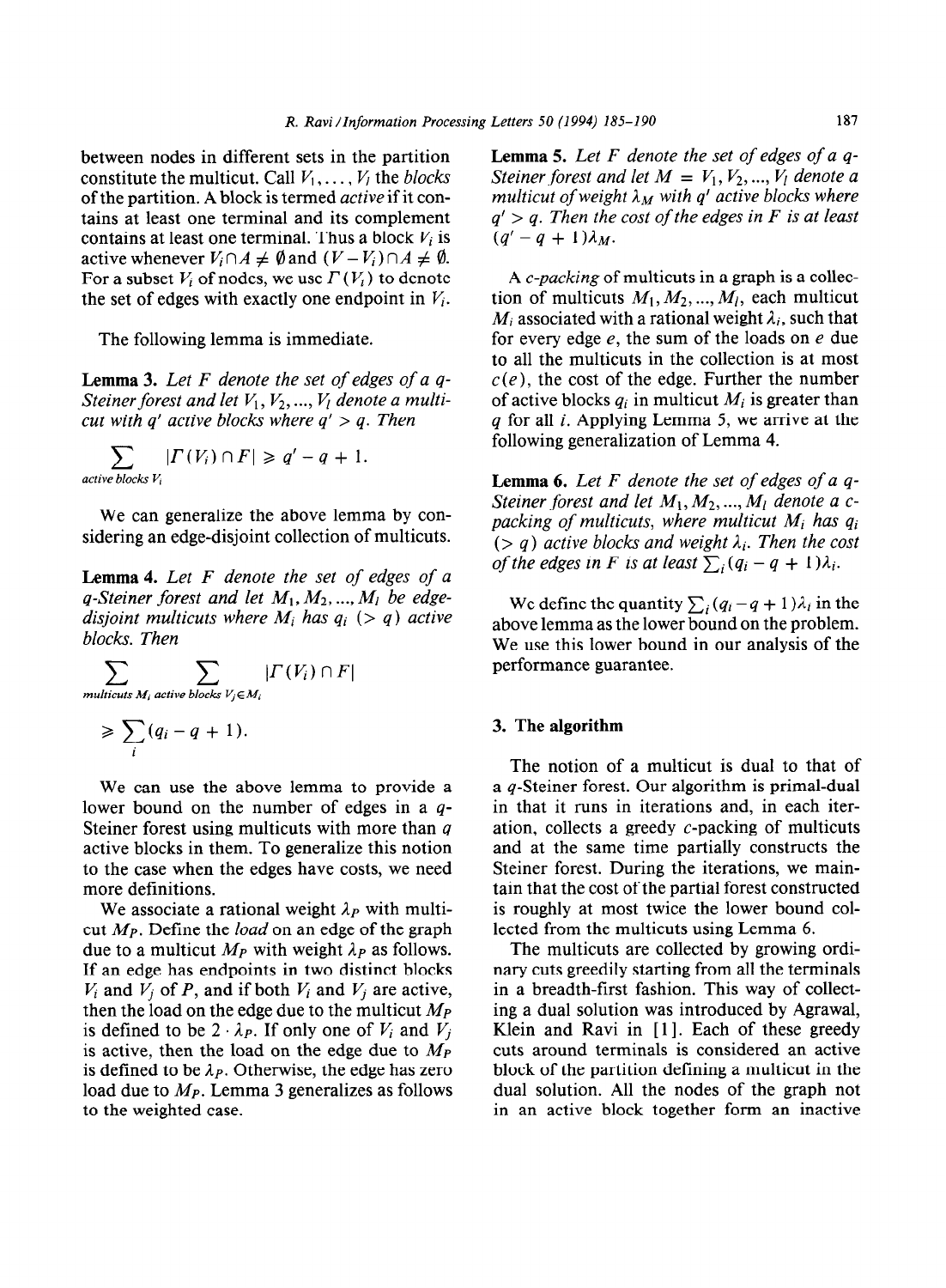block in the multicut partition. If we have *q'* active blocks that grow for distance  $\delta$ , then using Lemma 5, the value of the lower bound collected by the multicut defined by this partition is  $(q'-q+1)\delta$ . When two growing cuts around active blocks "collide" or load an edge completely, then we merge them into a single active block of the partition. Note that the multicuts we collect all have at most one inactive block.

As we grow such active blocks to form a series of multicuts, we also maintain a tree for each active block that connects all the terminals within the block. Whenever we merge two active blocks into one, we connect the corresponding trees using a shortest path that is testimony to the collision of these two blocks. The breadthfirst growth of the active blocks lends a notion of time to the running of the algorithm. At any instant in the running of the algorithm, the total distance from the start of the algorithm that any of the currently active blocks have grown for is defined to be the current time. Using this definition of time, if two active blocks collide at time t, then there is a path of length at most *2t* between a pair of terminals, one from each of these colliding blocks. We use this path to connect the trees of the colliding blocks.

We continue until there are at most *q* active blocks in the multicut at which point we have at most *q* trees spanning all the terminals. We stop and output this q-Steiner forest as the approximate solution.

#### 4. **Performance guarantee**

The proof of the performance guarantee is based on the following lemma that we prove by using induction on the steps of the algorithm.

**Lemma 7.** *At any time t in the running of the*  algorithm, let LB<sub>t</sub> denote the total lower bound *accumulated until time t using the multicuts collected so far in the running of the algorithm, and let*  $k_t$  ( $> q$ ) *denote the number of active blocks in the multicut. Let F, denote the cost of the forest built up so far. Then* 

$$
c(F_t) \leq 2(LB_t - (k_t - q + 1) \cdot t),
$$

*where*  $c(F_t)$  *is the sum of the costs of all the edges*  $in F<sub>t</sub>$ .

**Proof.** The proof uses induction on the running of the algorithm. Assume that the lemma holds for any time  $t' < t$ . We prove it for time t. There are two distinct kinds of steps that the algorithm performs: a grow step which happens over a period of time, and a build-network step that happens at certain instants of time. We show that during both types of steps of the algorithm, the claim in the lemma is maintained.

Suppose the algorithm grows a multicut for the period from  $t'$  to  $t$  without adding any edge to the solution *F*. Then  $F_t = F_{t'}$  and  $k_t = k_{t'}$ . Moreover, the increase in the lower bound is exactly  $(k<sub>t</sub> - q + 1)(t - t')$ . Using this and the induction hypothesis at time *t', we see* that the claim in the lemma continues to hold.

The build-network step of the algorithm happens at certain instants of time. Consider such an instant  $t$ . In this step, we merge two active blocks into one thus reducing  $k_t$  by one. But at the same time we connect the spanning trees of the two merging blocks using a path of length at most *2t.* Thus assuming that the statement of the lemma holds just before the merge, it continues to hold after the merge as well since the increase in the left-hand side in the cost of the solution is at most the increase in the right-hand side due to the decrease in *kr.* 

This completes the inductive verification of the lemma.  $\Box$ 

Suppose the algorithm stops at time  $t_s$  and outputs a q-Steiner forest *F,* then by applying the above lemma, we have that

$$
c(F) \leqslant 2(LB_{t_s}-t_s)
$$

since  $k_{t_s} = q$ . Since the maximum value of  $LB_{t_s}$ is attained if all the multicuts collected have the maximum number of active blocks, we have that

$$
LB_{t_f} \leq (k-q+1) \cdot t_s
$$

Substituting above and simplifying gives the performance guarantee in Theorem 1.